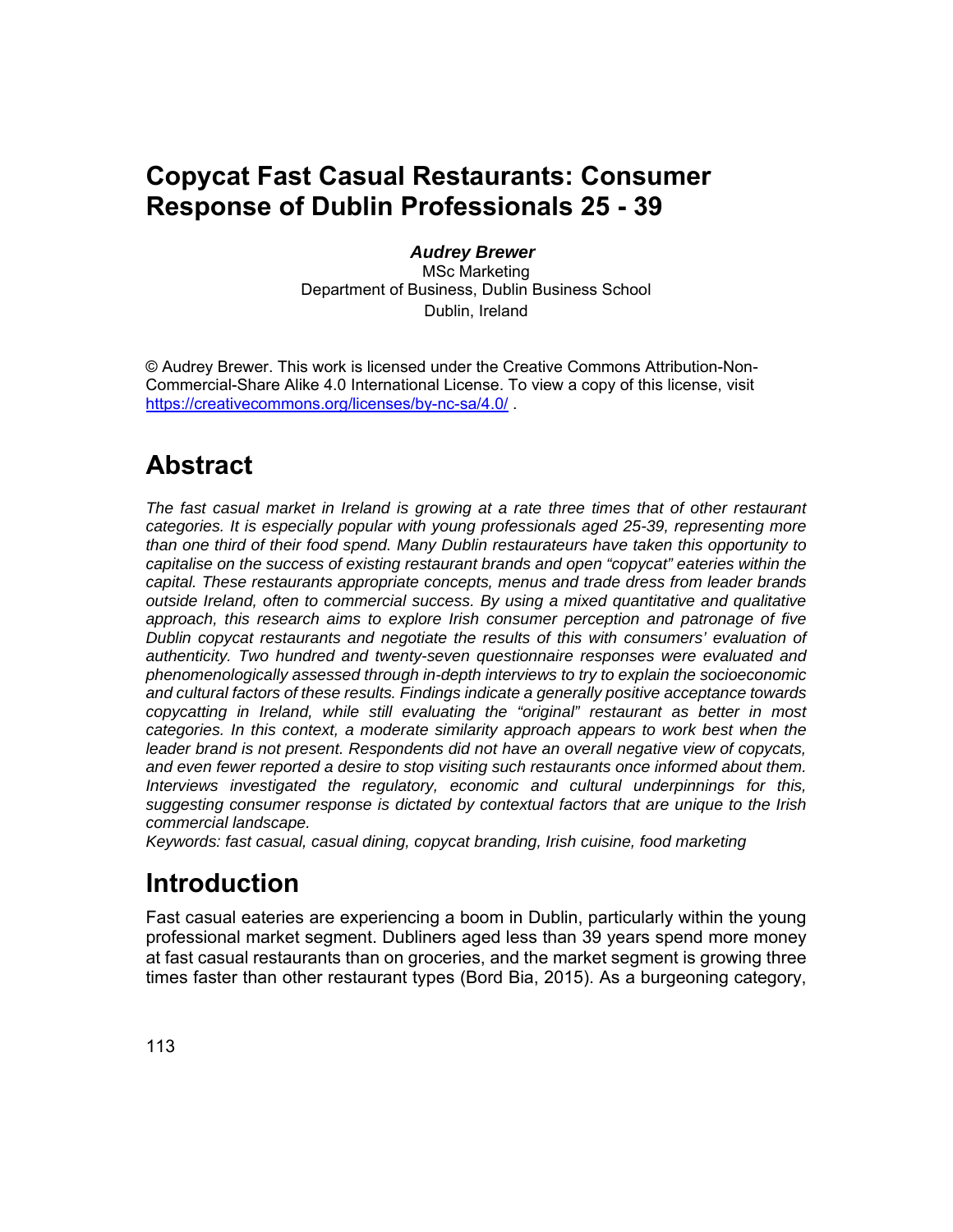fast casuals contain a specific set of consumer expectations. Because of their recent definition, however, fast casual research is markedly underdeveloped.

The *Franchise Times* places fast casuals between casual dining and quick service, with higher check averages (€7 - 15), an adult demographic, "upscale decor", and payat-the-counter service (2008). This list is non-exhaustive but helped create parameters for defining the Dublin copycats included in this study.

Research has suggested that fast casual restaurants cultivate their loyalty mainly through trust and value, with trust being of more importance than value (Chang, 2013). This speaks to the power of a great branding strategy as a way to cut corners on other restaurant attributes. Further, trust cultivated by prominent leader brands could explain how copycats are able to "ride coattails" into similar success. Because trust and authenticity are often linked, it will be important to see whether consumers evaluate the two similarly. Previous research by Kuo-Chien Chang (2013) suggests adding innovative features to a restaurant's overall branding strategy can aid in the perception of trust and authenticity. This technique does not appear to be fully utilised by copycats in Dublin, so new research could show its usefulness in this context. Bufquin, Partlow and DiPietro's (2015) study found while food, service and atmosphere were important for urban restaurant patrons, social and health concerns were not. Another key finding noted the largest disparity between the importance of good quality food and resulting satisfaction, meaning customers desired better food than they received in this category.

There does not appear to be an extant review of copycat restaurants, nor of copycat branding's relationship with Irish consumers. Copycats are better documented in the fast-moving consumer goods sector, with over 50% of grocery store brands estimated to copy a leader brand's appearance (Morton and Zettelmeyer, 2004). Femke van Horen's variance analysis study suggests, in FMCG, moderate similarity copies perform better than high similarity when a leader brand is available (2010). However, when a leader is absent, the higher similarity will win. This research also found for consumers, a "buying" mindset prefers a high similarity copy, while a "judging" mindset has the opposite effect. This speaks to a consumer's flexible judgment capabilities, depending on the purchase context they are currently in. In studies where both product packaging and quality are considered, consumers punish the copycat whose quality belies its appearance (Campbell and Kirmani, 2000). Intentional deceit is a major source of dissatisfaction for consumers; Dublin's fast casual copycats possess a crucial advantage of existing where their leader brand is not in the consumer's "choice set." This means many consumers have not tried the leader brand offerings, and therefore cannot directly compare the two. This research aims to discover if copycat restaurants are reviewed better because of this.

The competitive edge provided by original leader brands is short-lived and unpredictable (Lieberman and Montgomery, 1988). Copycats present a disadvantage to leaders, as it proves impossible to bar them from entering the market - particularly in food service. In published reports of copycat restaurants, venues in Boston and New York were "named and shamed" by news outlets yet remained opened and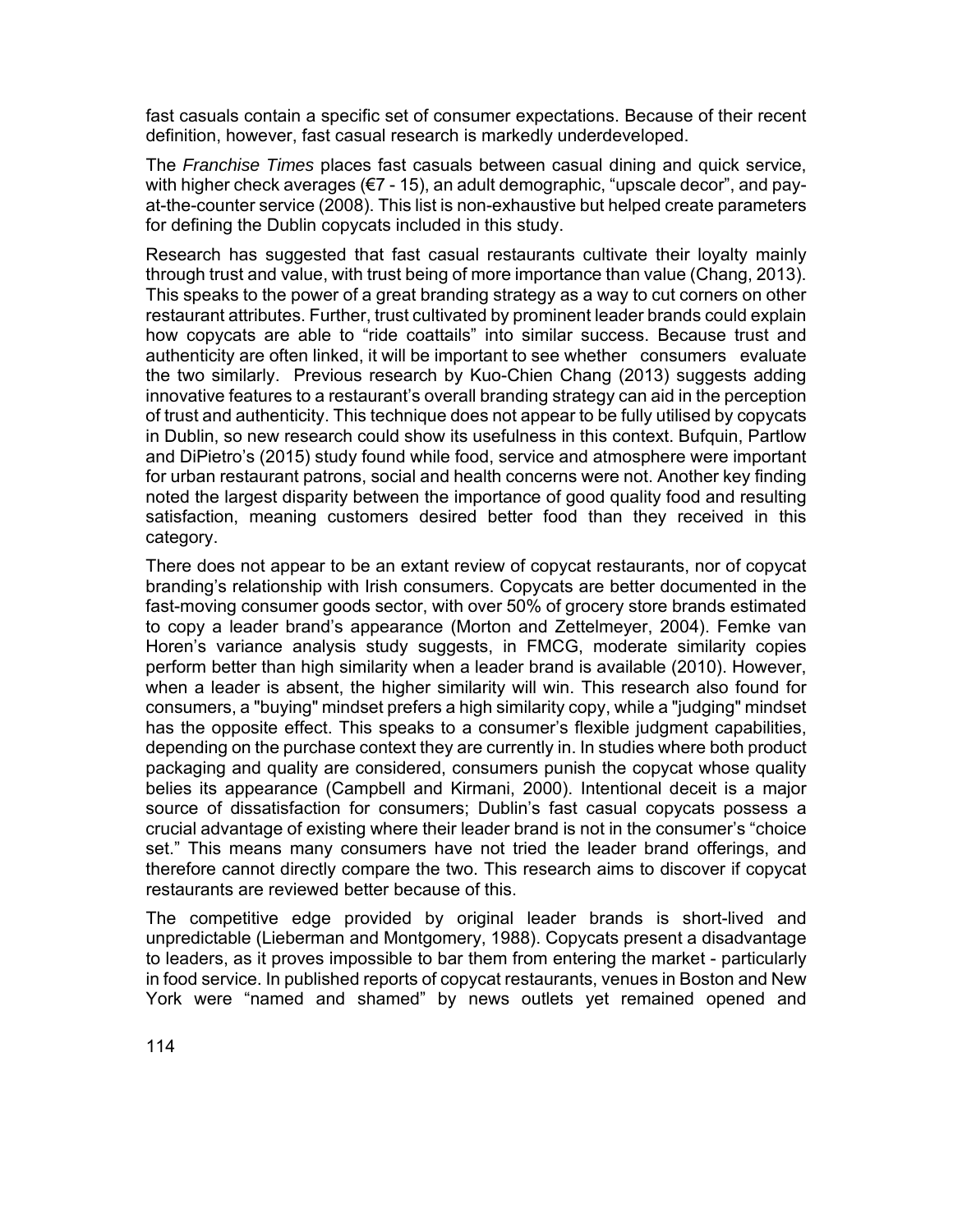operational. Few restaurateurs bring menus, recipes or trade dress to a patent or trademark office, and rarely mandate non-disclosure agreements for recipes (Hamersley, 2015). Even when these measures are taken, it is the restaurant owner's responsibility to pursue legal action - an expensive and tedious endeavour, made more difficult when considering international borders (Hamersley, 2015). This would appear to contribute to the influx of copycats that operate solely on the Irish isle, isolated from leader brands.

To the researcher's knowledge, there are no news articles discussing Irish copycat restaurants - save, ironically, the case of restaurateur Niall Fortune, owner of Irish restaurant chain Eddie Rocket's. In 2013, Fortune successfully barred a franchisee from using his restaurant's tagline, colors and signature jukeboxes for their restaurant Rockin' Joes (Deegan, 2013). What is not mentioned in the article is that Eddie Rocket's own features were appropriated from American chain Johnny Rocket's in the 1980s - effectively making Eddie Rockets a copycat itself. The absence of discussion on this topic in Ireland is stark considering how many copycat restaurants exist. This appears to reinforce restaurant copycatting as a normalised practice in the country.



*Figure 1: Johnny Rockets Interior, New Jersey*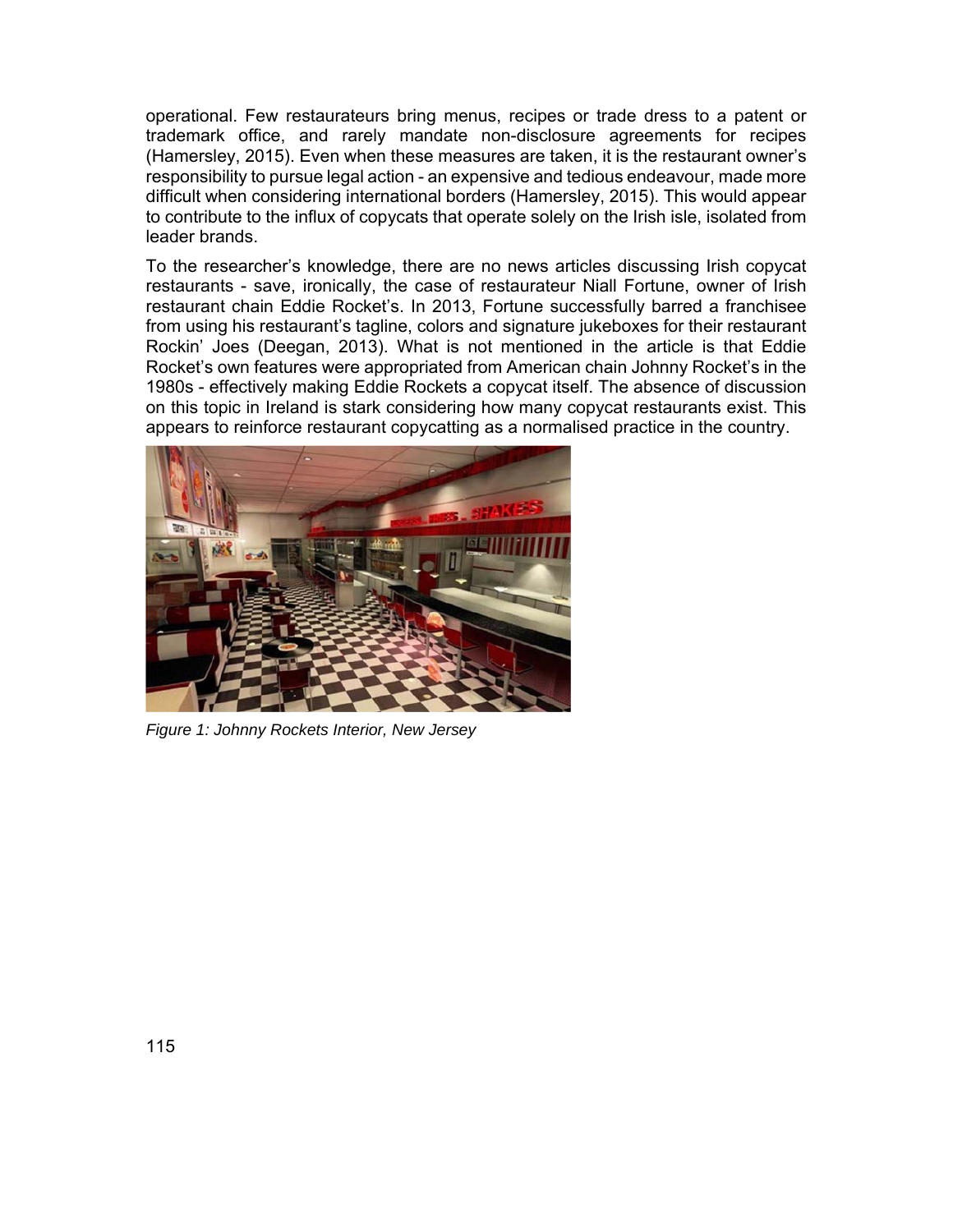

*Figure 2: Eddie Rockets Interior, Dublin*



*Figure 3: Logo Comparison*

Rather than positioning authenticity as a top-down ethos, many brands manipulate token authentic elements to appeal to consumers (Gilmore and Pine, 2007). One such example comes from American smoothie shop Jamba Juice, who grow wheatgrass instore to symbolise a "commitment to real nutrition" (2007). When performing research for this paper, it was found that Jamba Juice used the art of cartoonist David Rees in marketing campaigns without attribution later that year. This kind of tokenised authenticity raises the question of committing to authentic practices on a variable basis. It raises an important question of how consumer perception changes in the face of contradictory brand tactics such as these.

Any cuisine displaced from its country of origin will be a modification, formatted to fit another culture. This perspective will be explored when speaking with Irish culinary experts. There is an historical link between authenticity and 'Irishness' which may explain how residents interpret these concepts. Irish authenticity was traced by Neil O'Boyle in research into what defines an "Irish" advertisement (2009). One question raised was the concept of Irishness itself, which O'Boyle concludes is more uncertain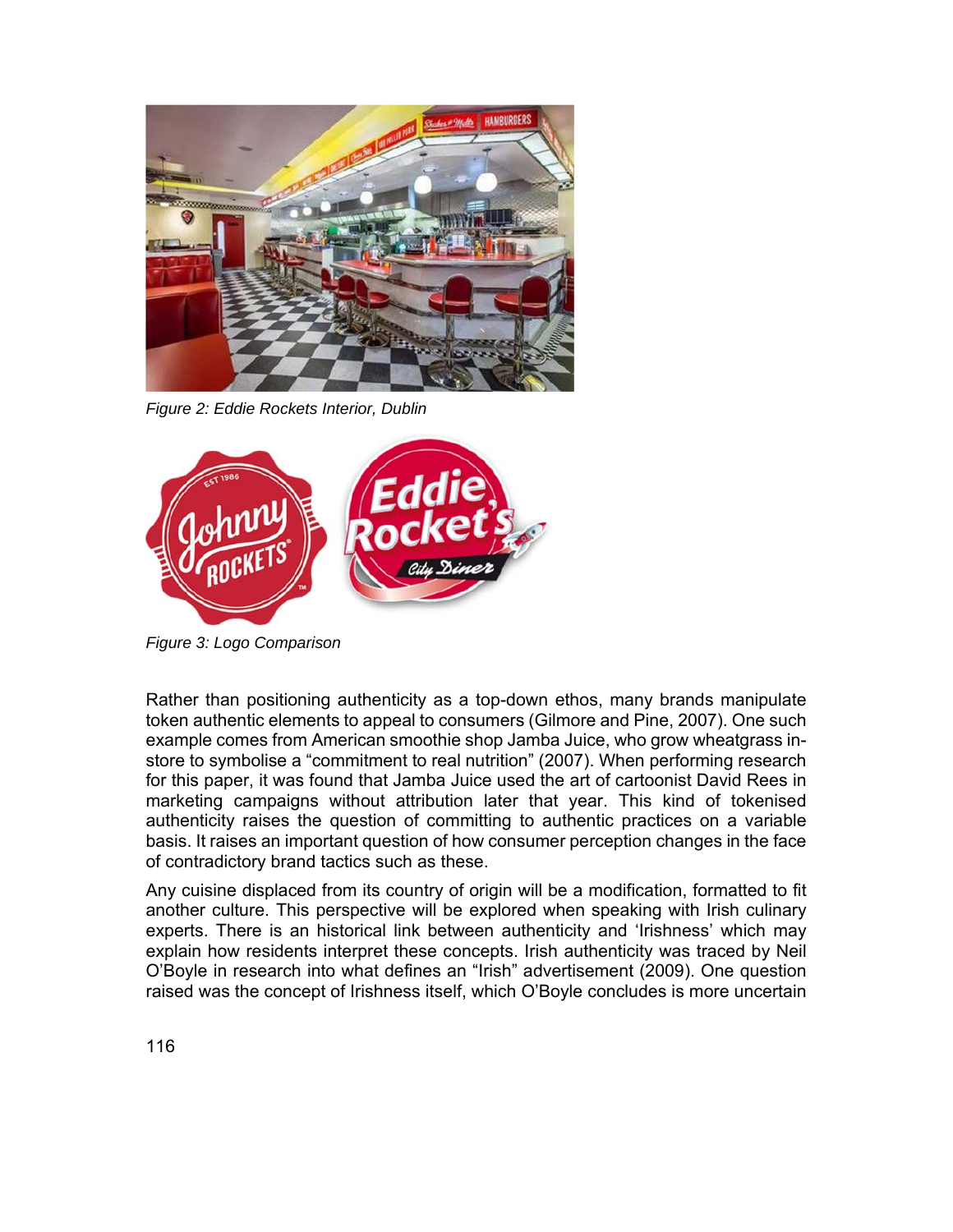than ever. O'Boyle warns that becoming entrapped in "authentic narratives" can alienate a brand from reaching new audiences. If culture is defined as "the way we do things" as one marketer described, Ireland's culture is certainly changing - but into what? O'Boyle states the solution to this problem must be "to avoid the petrification of tradition, as well as the multinational Los Angelisation of society" (2009). A city's restaurant landscape undoubtedly contributes to this cultural debate, and copycat restaurant evaluation could provide a pertinent cross-section of that perspective.

Food authenticity is top of mind in Irish food marketing, noted as a consumer trend to watch by Kim Hogan of the Irish Food Board (2017). A stroll around their headquarters in Dublin reflects a similar sentiment. Their 2017 reception area showcased streetfacing displays centred on authentic ideals. Icons of culinary provenance - wooden fruit boxes and hand-painted signs - dress the windows, as well as photographs of organic farms, seeming to define the personality of the nation's food economy. When speaking to experts, it will be valuable to see if such representation matches their personal experience.

Copycat research highlights the malleability of consumer behavior and judgment. All the while, restaurateurs experience little protection against copycats - even more so in Ireland than the US. This research field would value from fresh insight, as research suggests benefits and drawbacks to the copycat method. Precisely how to "copy well" is something this research aims to elucidate. In a city that has played cosmopolitan catch-up since the 1980s, Dublin copycat restaurants appear to fill consumer needs in a time-sensitive, high-demand environment. Understanding what works best in this context is crucial to succeeding in an increasingly competitive commercial landscape.

## **Methodology**

This research sought to answer the question: How do Dublin professionals 25 - 39 perceive and patronise copycat fast casuals, and how does this relate to their valuation of authenticity? It was determined that the most comprehensive way to answer this query was via a mixed methods research approach. While existing works have relied on either a qualitative or quantitative approach towards restaurant evaluation and copycat branding, few have incorporated both styles. Combining methodologies will not only provide a baseline perspective but will elucidate the sociocultural motivations behind its responses.

 A stratified sampling frame was developed using two cluster groups. These clusters came from two Dublin food businesses: the fast casual restaurant Token, and Dublin delivery service Lunch Team. Both mailing lists included a significant amount of the target population (full-time employed persons between 25 and 39) and were in some form related to the fast casual samples in the survey. 272 vetted responses formed the base of this data. Of this, 123 responses came from an email list for Token, while 159 came from Lunch Team. These responses allowed for a 6% margin of error with a 95% confidence level. The average age of participants was 31.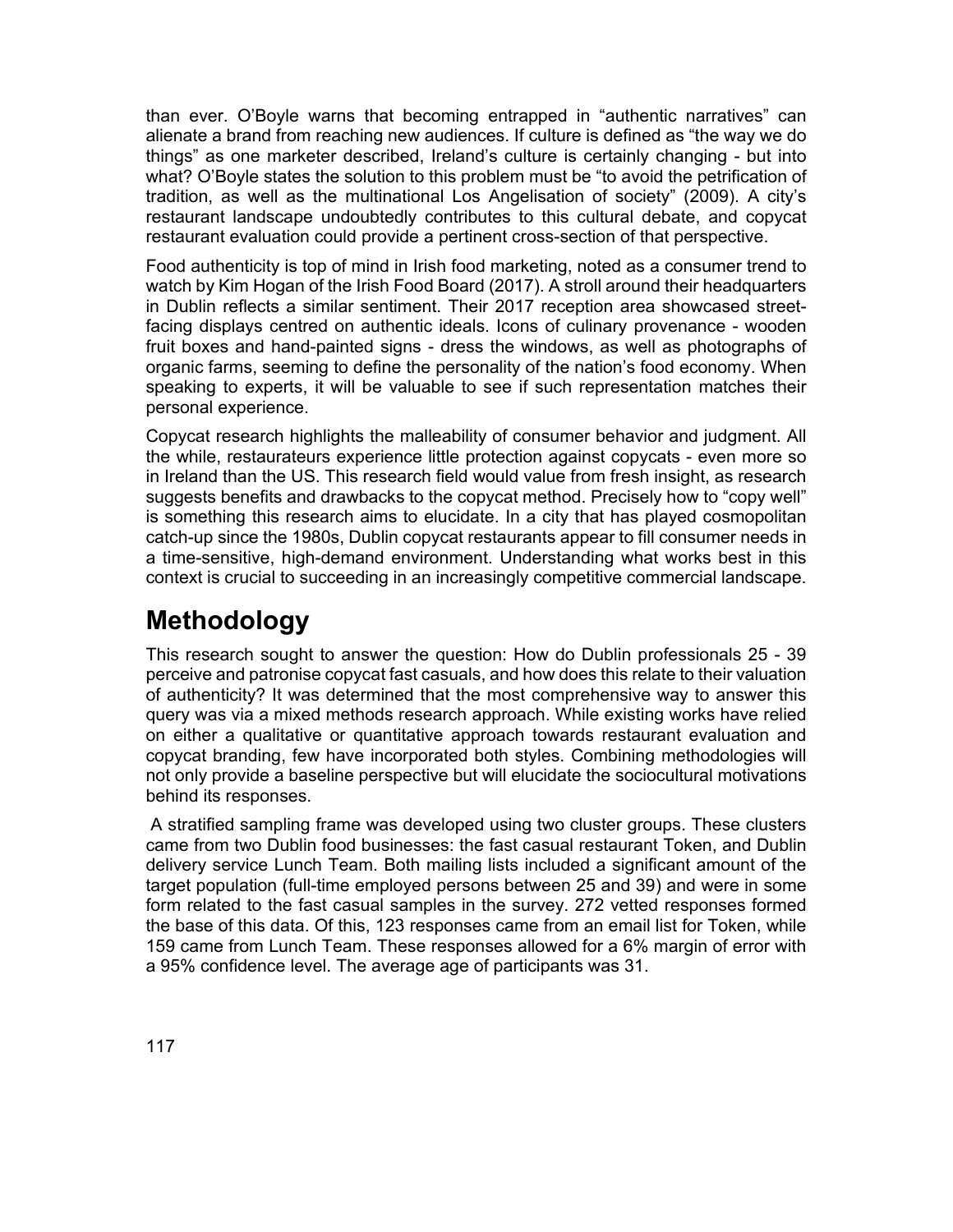Analysis of consumer responses required rigorous use of models to reflect trends and test hypotheses, including OLS regressions, cross-tabulation graphs, and expression of interquartile data. The central framework for this study was the DinEX model developed by Antun *et al*. in 2010. The DinEX is a detailed scale of over 20 restaurant attributes, which the researcher found untenable when asking consumers to evaluate up to six samples. Evaluations of food, service, and atmosphere were kept for this study, and health and social valuations were removed to accommodate factors of trustworthiness, authenticity and good value. The DinEX's 4-point rating scale remained, as did their two-factor questioning of both 1) importance and 2) satisfaction.

Six restaurants were evaluated - five copycats, and one "control" non-copycat to compare results. The restaurant Token was deemed an "original" control because the author assisted in its development and could therefore confirm it did not include copycat branding methods. The copycats (Eddie Rocket's, Eathos, Pitt Bros., Boojum, and Chopped) were chosen as each restaurant had discussion about its copycat status online, and shared objective similarities with brand leaders. Not each restaurant functions as a carbon copy of a leader brand; some have differentiated by adopting new logos or trade dress. A variety of appropriation levels was hoped to elucidate why some copycats perform better than others.

Qualitative investigation sought to answer the why beneath the quantitative results and was performed via in-depth interviews with industry experts. Each expert was selected on a case-by-case basis. Two of the interview candidates were selected for their current experience with Dublin fast casual entrepreneurship. It was thought they could provide a firsthand account into contemporary consumer tastes, as well as insight into the logistics of opening a Dublin food business. The other two interview candidates were selected for their academic background in Irish food studies, paired with their previous career experience in the industry. These interviews were anticipated to provide a more historical tracing of Irish culinary trends and patterns over time.

| <b>Interview A</b>                                                                     | <b>Interview B</b>                                                    | <b>Interview C</b>                                            | <b>Interview D</b>                              |
|----------------------------------------------------------------------------------------|-----------------------------------------------------------------------|---------------------------------------------------------------|-------------------------------------------------|
| Professor of<br>Cookery and Irish<br>Culinary History,<br><b>Former Career</b><br>Chef | Professor of Food<br>Studies, Former<br>Food & Hospitality<br>Manager | Non-copycat Dublin<br>restaurant owner,<br><b>Businessman</b> | Non-copycat Dublin<br>restaurant owner,<br>Chef |

#### **Table 1: List of Interviewees**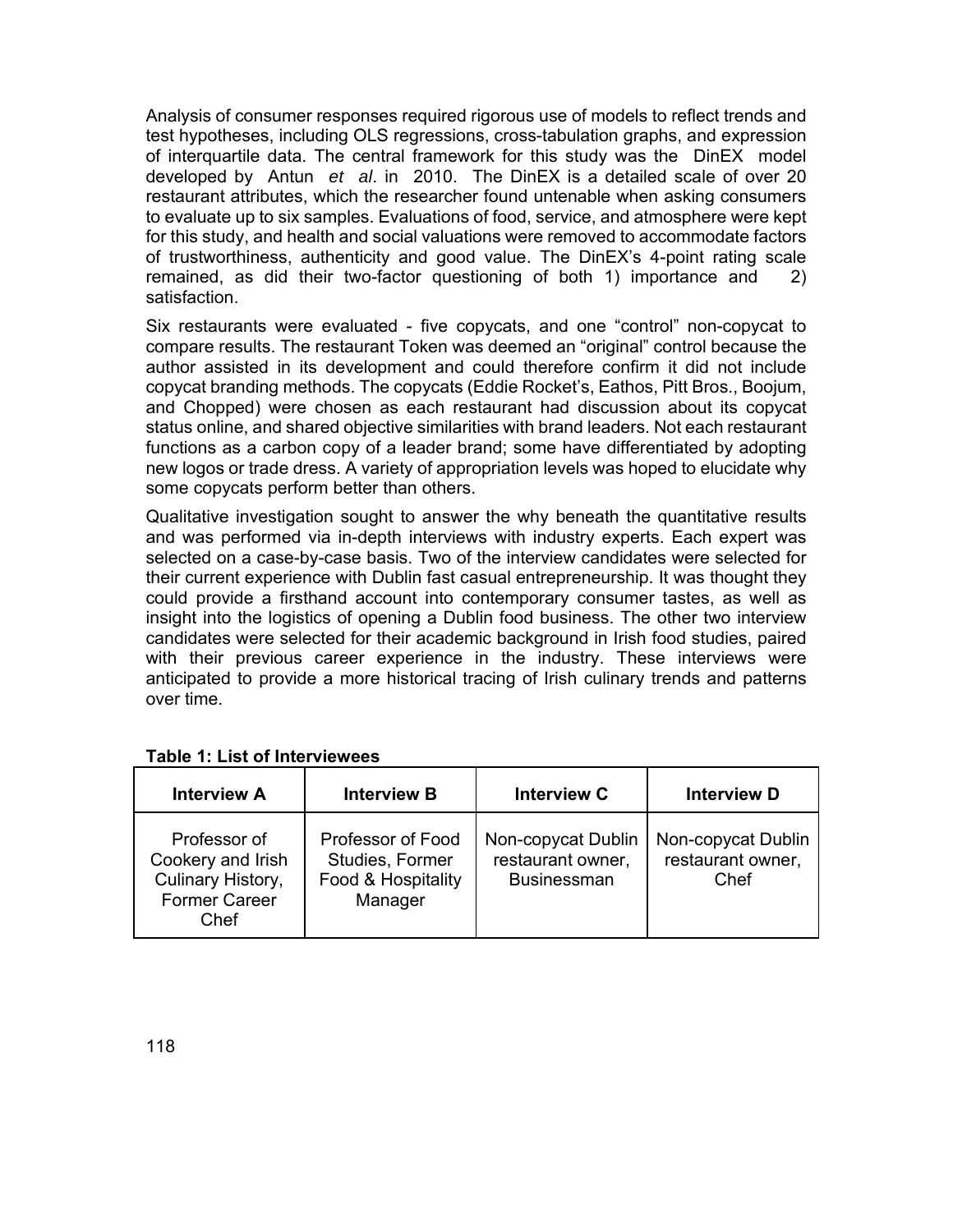## **Results**

The perception of Dublin copycats by consumers may be categorised as "good." The 6 evaluated attributes ranked near to each other in the good range, with slight variance among interquartiles. In terms of patronage rates, copycats appeared popular. Sixty eight percent of respondents had visited at least 3 of the 5 fast casuals before, and only 20% of consumers held a negative view of the overall practice. The consumer's relationship to authenticity, as anticipated, raised many questions. While consumers identified the original restaurant as more authentic than the copycats, overall assessment of copycat authenticity remained good. Only in the most overt cases of copycatting was a restaurant rated as "Fair" in this attribute (Eddie Rockets, Mdn 2).

#### **Key Findings:**

- Authenticity ranked lowest in terms of importance in restaurant attributes, and consumers generally rated copycats highly in terms of authenticity satisfaction. However, consumers reported a full Likert point difference between the importance and assessment of Food Quality in copycats, indicating this is an area for improvement for such restaurants.

- The original restaurant Token scored a full Likert point higher than the best performing copycat (moderate similarity Boojum) and earned a median 'Excellent' score in four distinct categories: Authenticity, Food Quality, Style and Trustworthiness.

- Considering the success of the moderately similar and the original restaurant in the survey, it would indeed appear innovative and unique menu items assist with a restaurant's appeal. The moderately similar copycat performed better than a high similarity copycat even though leader brands were not present for the study. Further, a consumer's past experience with a leader brand did not affect their assessment of a copycat.

An appreciation for original details was reiterated by the Irish consumers' preference for a moderate similarity approach, which integrated some original qualities into an already successful service concept. This feeds into a broader question of the modern Irish self-concept, as investigated by O'Boyle (2009). Fears of Dublin adopting a mono-cultural position to become like other cities appear frequently, from protests over Starbucks' city centre permeation (Paul, 2017) to ongoing debates on building height restrictions (O'Sullivan, 2016). This may explain why a differentiation approach works better than carbon copies for Dublin restaurant brands.

Another interesting factor in the copycat evaluation comes from observing the two survey clusters. Responses coming from the Token email list (the original restaurant) indicated a stronger negative response to copycatting. 35% of its consumers disapproved, compared to 16% of delivery service email respondents. This disparity brings up an interesting distinction between consumer judgment and preference. It appears an overt relationship with an "original" brand leads to a stronger judgment against copycatting. Interestingly, while the two clusters' approval of copycatting differed, their individual assessments of each restaurant failed to show much disparity.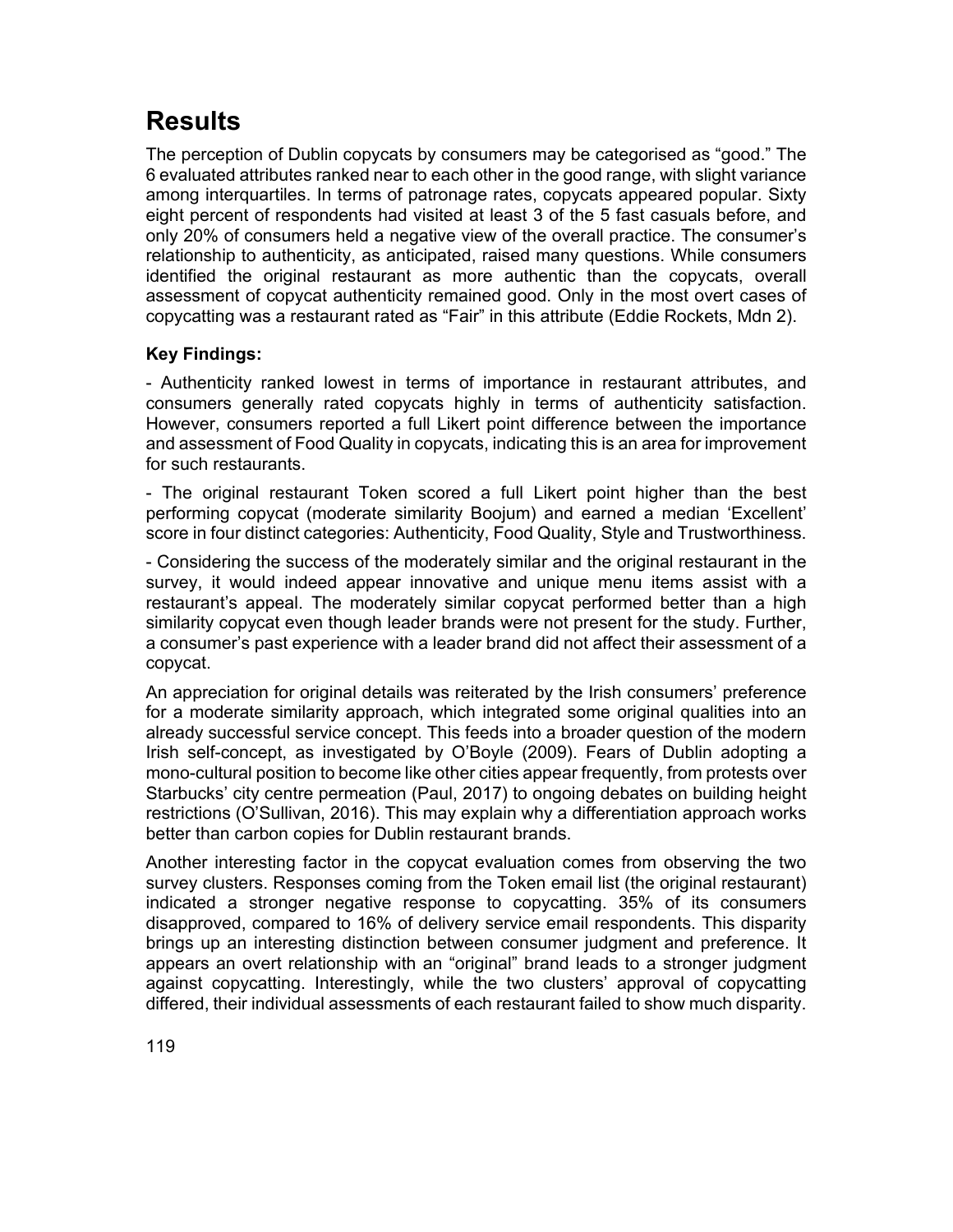Therefore, the impetus remains on the perception of authenticity and originality, rather than any tangible indicators of a behavioral shift.

In-depth interviews backed up this sentiment. Interviewee A described the modern consumer as one who expects choice and self-identifies as "discerning," yet alongside this self-conception is a lack of awareness of what actually happens inside restaurant kitchens. They attributed importance to a perception of quality and authenticity, rather than any tangible reality. Likewise, Interviewee B believed the food preferences of the demographic were highly influenced by the aesthetics of social media culture. This content, he posits, contributes to a consumer's love for food storytelling, but does not perform the heavy lifting required to inspire a real dedication to or knowledge of food provenance. However, both agreed that the fast casual food category is popular within the demographic and remains successful despite these shortcomings.

All interviewees acknowledged the perceived importance of food authenticity - not just to consumers, but from the Irish Food Board's chosen food messaging. However, they also shared a certain distaste for the term, as well as expressing doubts for any way of consumers quantifying it:

"I don't like the word authentic because I don't think there is such a thing." - Interviewee B

"Quality is valued highly by consumers, but it's just a perception. Authenticity stops at the counter." - Interviewee A

Interviewee B went so as far to say they don't believe authenticity is truly possible in a fast casual category, let alone in copycats. He attributes this to the fundamental nature of fast casual operations, citing examples of visiting fast casuals and asking to speak with the chef, only to find many fast casuals did not have staff who self-defined as such. To a career chef (Interviewee B), this lack of culinary experimentation, management or quality control effectively limits the fast casual's ability to produce an authentic product at all, regardless of its branding origins. Interviewee D, a chef behind a local sustainable breakfast hub, agrees that authenticity "doesn't really matter" to Irish consumers. It's a choice his restaurant has made because it is something he believes in, but he acknowledges his consumers don't actually know the source of his ingredients and is likely a case of perception that earns their patronage.

"At the moment the buzzwords are all about 'local, sustainable.' As a food historian, I say 'Here we go again.'" - Interviewee B

The cyclical nature of food trends was also addressed in the interviews. A historian of Irish food, Interviewee B states the current trend of authenticity and provenance is more likely a trend than a radical psychological shift. Embracing the locality of food, he states, first appeared as a trend in the nouvelle cuisine movement of the 1970s and has re-entered the discussion of Irish food culture many times. While he believes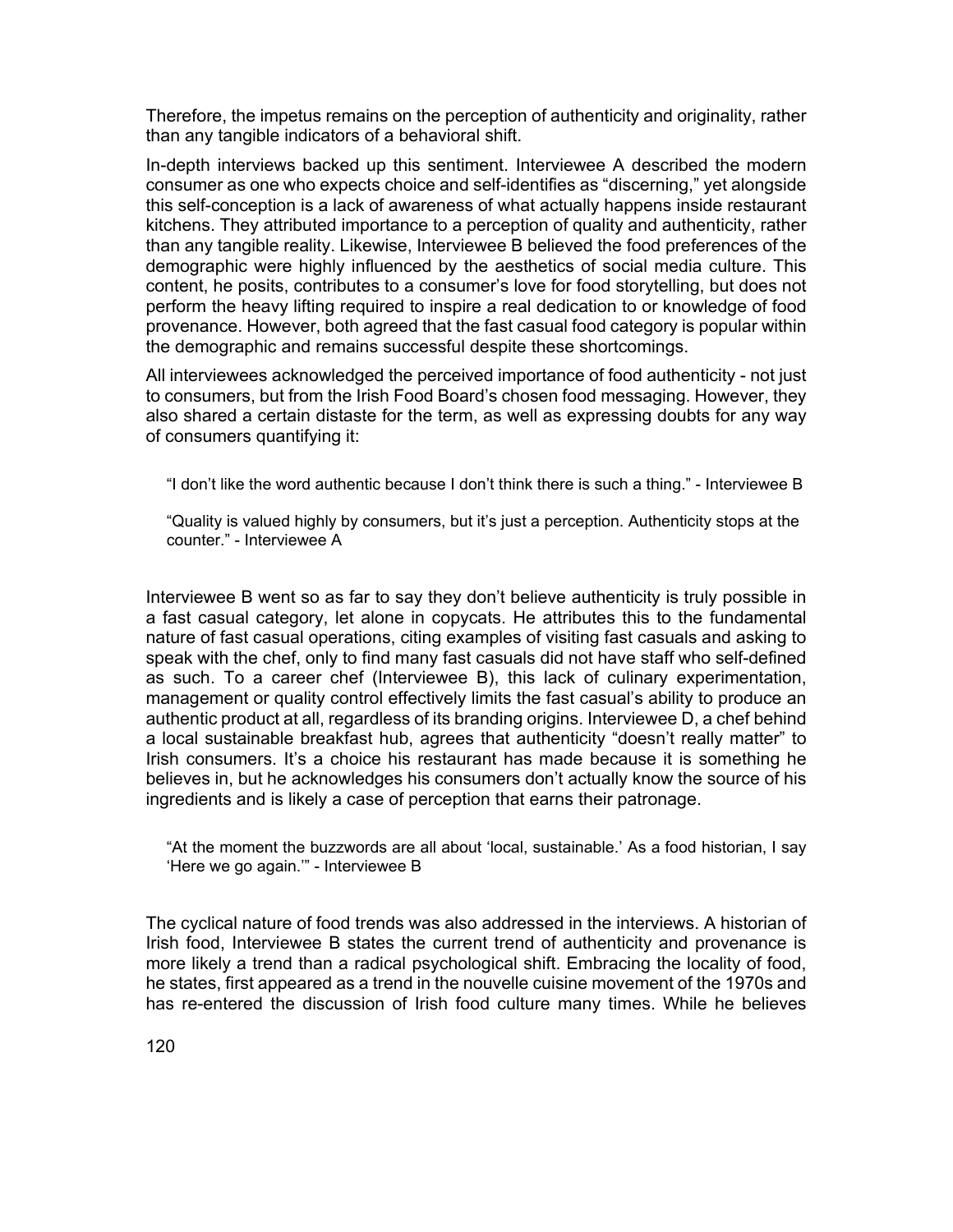"nothing is new," he does see some form of innovation in fast casuals, in that many provide "something that is uniquely rich" - a signature high-calorie menu item that separates their menu from competitors. He notes it is difficult to get restaurant funding for a concept that has not been tested in Ireland, which puts a damper on restaurants' ability to innovate. Yet, Interviewee A found that the life cycle of Dublin food trends remains faster than ever and supplying some form of "exotic non-homogenous fare" is vital to capturing public interest. Further, it appears consumers with an overt relationship to an "authentic and original" brand lead to a stronger judgment against the act of copycatting. For this consumer segment, highlighting a brand's authentic and innovative qualities could be an effective approach to gaining a more positive perception. Gilmore and Pine's (2007) suggestion of adding smaller authentic or innovative elements, like a weekly special, may be sufficient middle ground between copycatting and innovative branding based on the data received.

Legislation was cited as a potential trouble area for restaurateurs looking to open a food business. This "red tape nightmare" (Interviewee A) could help explain the prevalence of copycat restaurants in Dublin, as copycats are often owned by serial entrepreneurs with experience in quick, efficient restaurant openings. Interviewee A believes that the Vintners' Association, the publican advocacy group, is the main impediment to a better restaurant culture in Dublin; "not quite cartel, but close". The ability for a restaurant to sell alcohol under a full license in Ireland is exceedingly difficult, as pub licenses are made available on a fixed-number, bidding basis rather than case-by-case application. Interviewee A cites a similar license in the UK being available for less than 1,000 GBP, while Irish equivalent bids start at 100,000 EUR. Original restaurant owner Interviewee C reports his restaurant opening was pushed back six months in order to obtain and finance the transfer of a full pub license, a timeline that can be prohibitively expensive when accounting for operational costs like city centre leaseholds. This can discourage restaurants from pursuing the license at all, which hospitality expert Interviewee A finds vital to a "complete" dining experience. This has led most Irish consumers to divide their evening between restaurant and pub, which may explain the popularity of a "quick in, quick out" fast casual offer.

This "punitive" legislation (Interviewee A) towards restaurants selling alcohol appears to be a contributing factor to the copycat phenomenon in Ireland. For serial entrepreneurs who prioritise expediency and the bottom line, it appears more logical to open a fast casual that can fit into a portion of a consumer's leisure time rather than try to retain customers for an entire evening. Many original/leader restaurant brands from outside Ireland are aware of Irish regulations and choose to not expand into the market for this reason (Interviewee A). Brands will sometimes provide the ability to franchise their offering, but this is not always the case. Knowing leaders are reluctant to enter the market, yet aware that Irish consumers are receptive to fast casuals, a space opens for copycat restaurants to fill.

The legislation barring restaurants to alcohol licensing appears directly related to the popularity of drink culture in Ireland. The Vintner's Association is reported as having a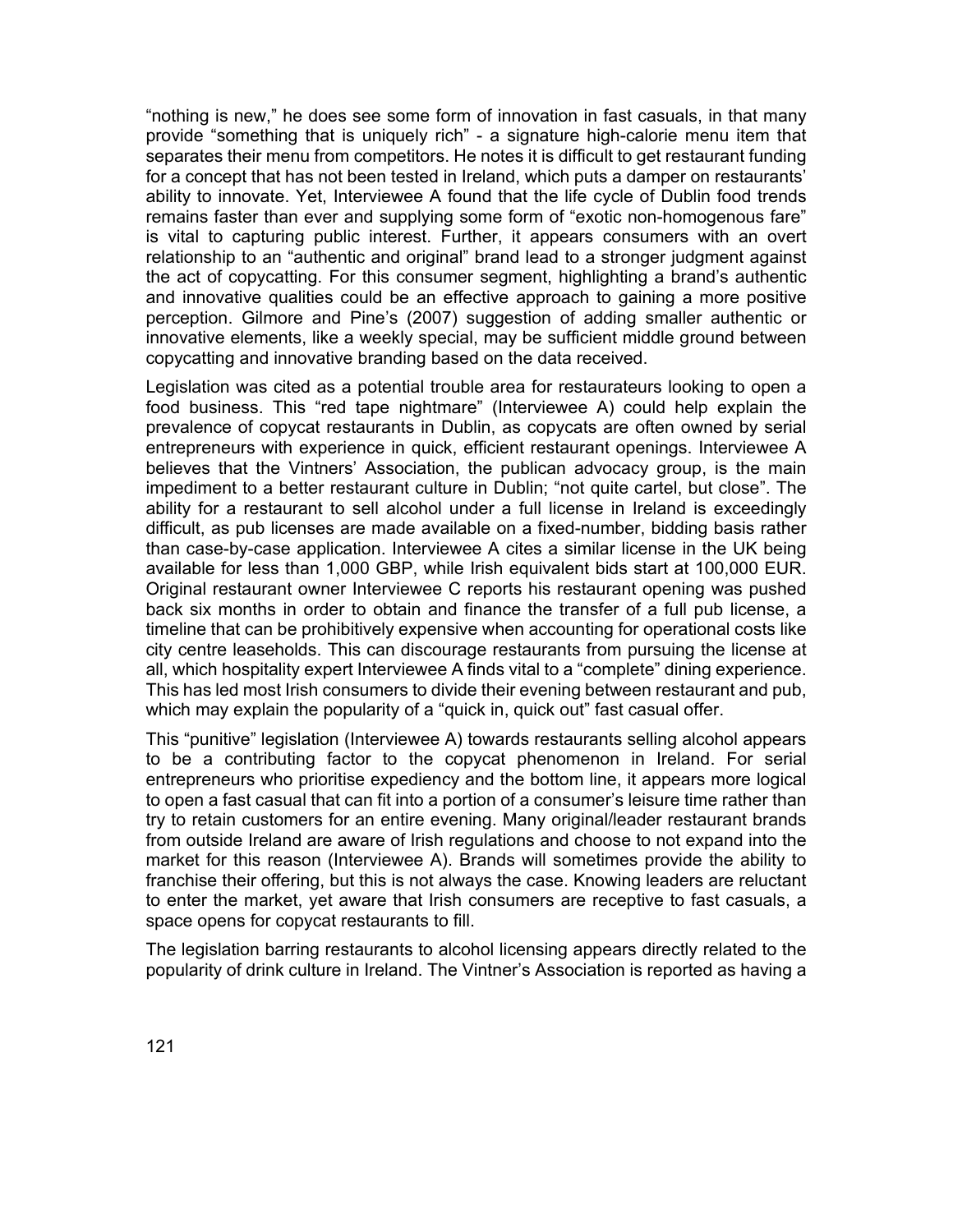longstanding advantage through its lobbying efforts (Interviewee B), and the government's prioritisation of pubs is treated as de facto for the restaurant industry.

"Foreigners don't open Irish restaurants. They open Irish pubs." – Interviewee A

As a leisure activity, drinking often takes precedence over food consumption in Ireland. "I love the pub," says Interviewee D, "and I think part of why we're drawn to fast casuals is we can fit it in between the pubs on a night out." It appears culturally in Ireland, food functions as a practical necessity, while drinking is a socialising pleasure. While the overall interest in food is increasing in Dublin as the city grows, a lingering preference for pub over restaurant may explain the Irish consumers' general satisfaction with copycats.

One positive contribution found in multiple interviews is the fast casual's accessibility to a wide range of consumers. Their price point makes them more democratic than the "white tablecloth" dining that long dominated the Irish restaurant market (Interviewee B). Many experts view this as a benefit, as it brought the young demographic "out of the pub" and interested in food culture more than before. Fast casual owners, Interviewee D and Interviewee C, see this casualisation of the dining experience as a generally beneficial trend - it gives consumers the ability to experiment with foods that were previously inaccessible. However, the demand to provide diversity and value in a casual environment may inhibit the full potential for quality innovation in Dublin's restaurant market. As seen in the next theme, there are additional factors that prevent many from entering the market at all.

Interviewees D and C posit that from a consumer standpoint, the economic state of young Dublin professionals may contribute to the prioritisation of value in the restaurant survey (Mdn 4 - Very Important). While salaries have increased by less than 5% in most sectors in the past year, the cost of renting in Dublin has risen by 15% (CSO, 2011). This naturally leads to less disposable income for consumers. When combined with a general priority of pubs over restaurants as an evening experience, the importance of good value elevates further.

In the case of Dublin copycats, a disparity exists between the consumers' priority of food quality and resulting satisfaction, which some interviewees attributed to the nature of fast casual operations. Such restaurants rarely hire chefs to train cooks, finesse recipes, or source better-quality ingredients, all of which could help improve their Food Quality ranking. The exception to the fast casuals in this survey is Token, who employs a full-time chef who both introduces specials and continually trains employees. Token scored a "4 - Excellent" in Food Quality during the survey and won Dublin Restaurant of the Year at the Irish Food Awards in 2017, indicating a positive consumer response from this approach. The prioritisation of Food Quality may have the ripple effect of improving other attribute categories, such as Authenticity & Trustworthiness. While authenticity may not be worthwhile to focus on arbitrarily, there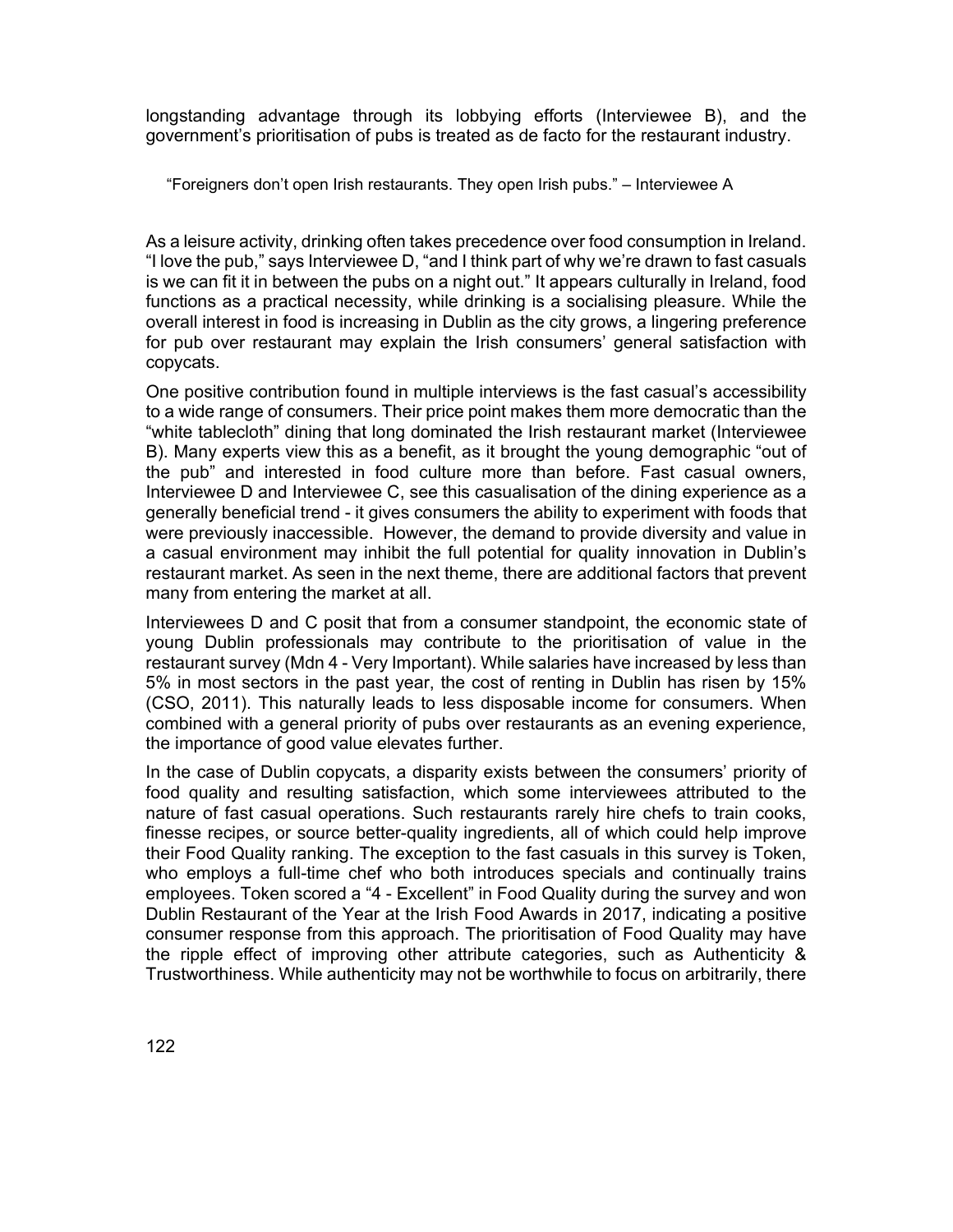appear to be advantages to taking a food quality focus where authenticity is an intrinsic component.

Qualitative insights are grounded in the internal structure of Dublin's restaurant legislation and culture, which reflect how consumers engage and maintain relationships with copycats. The same authenticity response - namely, that it functions as perceptual "lip service" rather than cornerstone of assessment (Interviewee A) remained consistent across the quantitative and qualitative findings.

It is evident that there are cultural and economic reasons for the copycat phenomenon in Ireland, and that the consumers' responses fit inside these environmental factors.

Generally speaking, it appears consumers desired better food quality than they received in Dublin copycat fast casuals. Innovative or authentic details helped a restaurant's appeal, with the moderately similar restaurant performing best of the copycats. This indicates a Dublin consumers' desire for differentiation, while not completely discouraging the copycat practice.

Indeed, past experience with a copycat did not impact assessment, and valuations of authenticity often did not seem to correlate with copycat status. As bolstered by both survey and interviews, authenticity in the broader ideological sense was not considered an important concept. This suggests an open interpretation into its application for consumers.

While the original restaurant was met with high consumer ratings, its startup costs were increased due to punitive legislative and financial processes that revealed themselves in interviews. These factors ultimately suggest a prioritisation of the pub industry in the capital to the detriment of budding restaurateurs. This seems to permit copycat restaurateurs with large starting capital to enter a space where international leader brands or independent business owners cannot or do not fill.

## **Recommendations**

While a copycat offering can in many ways be labelled objectively, assessment of its authenticity is far more fluid. If a restaurant copies another brand's menu and food operations, but then prioritises food provenance and local sourcing, these effects may even out their assessment by consumers. In many of the discussions, the consumer's core issue appears to be a devalued dining experience rather than copycatting itself. As seen in the consumer survey results, if a fast casual is to engage in copycatting, they must match or improve its quality to gain acceptance.

Based on the qualitative interviews, it appears the punitive relationship between restaurants and governmental bodies places restrictions on a more diverse fast casual landscape. Loosened regulation on full alcohol licenses, as well as measures towards further municipal rent control would be a welcome addition for the Dublin restaurateurs interviewed for the study. As proposed by Interviewee B, creation of an official union for Irish chefs could also be useful, as it would potentially curtail the migratory drain which sees many chefs leave Ireland for better training and higher wages. While there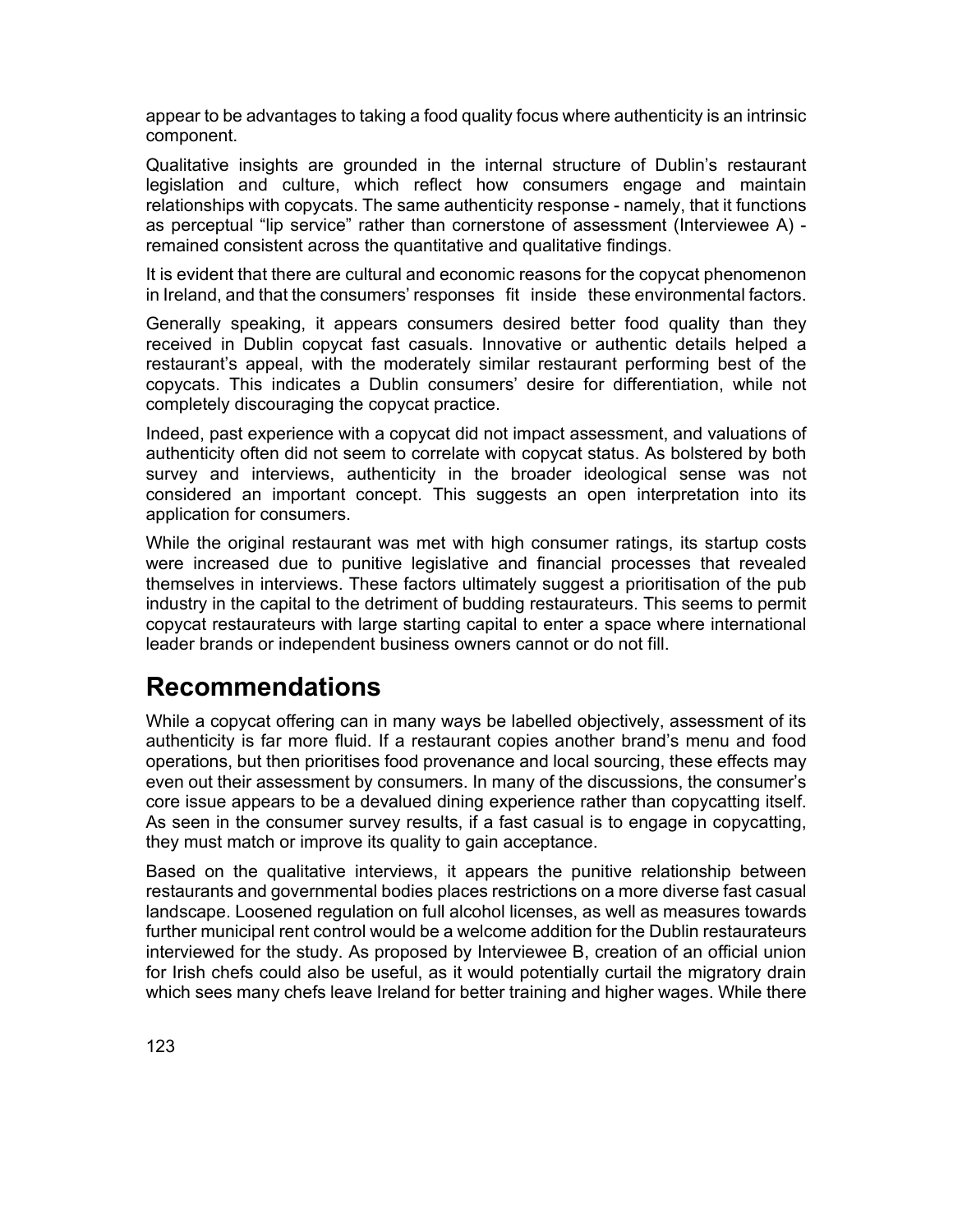is no clear way to prevent copycat restaurants from entering a market, providing easier routes for independent entrepreneurs in the restaurant sector could add quality and variety to Dublin's culinary landscape.

# **Conclusion**

This study focused on the Irish fast casual industry and the position of copycat brands within the market. The fast casual sector is a rapidly growing dining category in Dublin which contributes not only to the economy, but the cultural fabric of the capital. One key conclusion showed that regarding copycat restaurants, patrons desired a betterquality experience than what was received – particularly when compared to the "authentic" restaurant. What the study was unable to prove, however, was a direct benefit of authenticity for authenticity's sake within Dublin restaurant branding. In moments where authenticity had a direct impact on a guest's restaurant experience – for instance, through higher quality ingredients – the benefits of authenticity became evident. However, other spaces emerged that painted authenticity's importance with broader brushstrokes. For instance, it did not appear from interviews that consumers had much idea of the true nature of the ingredients they were being served or who was preparing it, nor did consumers report outright distaste for the idea of copycatting in general. Rather, an integration of token authentic elements seemed to satisfy when it was applied in a meaningful way for consumers.

Another key takeaway from this study stemmed from the socioeconomic and legislative barriers faced by restaurant business owners in Dublin. Such factors have likely led to the spread of sub-optimal copycat restaurants. While the fast casual restaurant industry has grown in recent years, the scene has become increasingly competitive and expensive for entrepreneurs to join. This has led to an increased presence of large restaurant groups laying claim to multiple food brands and businesses, some containing copycats. The large starting capital of such groups enables them to perform serial restaurant openings at a time-sensitive rate. With economic barriers like a lack of funding for innovative concepts (Interviewee D), high municipal rents, and cost-prohibitive alcohol licenses, access to the Dublin restaurant industry has created a narrow and challenging funnel for entrepreneurs to pass through. Increased attention to this oligopolistic trend would likely allow for more creative and bespoke restaurant concepts to emerge, and a more "authentic where it matters" restaurant landscape in the city.

This study focused on fast casual restaurants and the position of copycat brands in the market. The fast casual industry plays an increasingly vital role in the Irish culinary landscape and provides a large amount of revenue to the State from both tourists and Irish residents. One key conclusion from this research is that the quality expectations of Irish residents are not currently being met.

This research was performed with the intention of understanding the Irish consumer's relationship to authenticity within a restaurant branding context. Such interest was borne from the researcher's experience developing the video game arcade restaurant Token. Token opened in Dublin in July 2017 after nearly two years of research and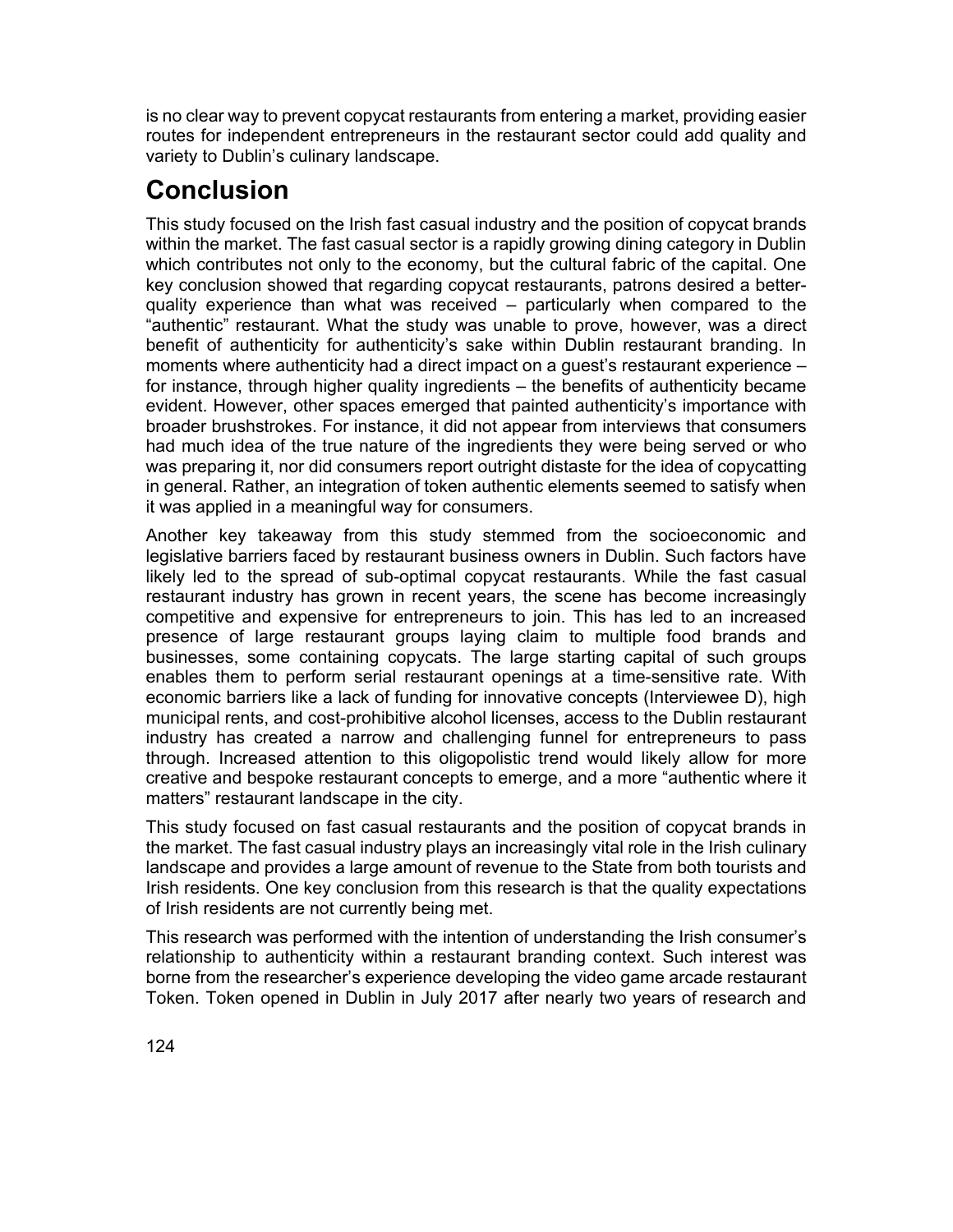development. It was a financial and commercial success upon opening and seemed to reinforce a previously untapped demand for the kind of nostalgia experience this restaurant concept provides.

Towards the end of the research, the author learned a new fast casual restaurant was set to open in Cork. It went from conception to launch in under three months, funded and owned by a large Irish entertainment group. From this new restaurant's menu design and arcade game selection, down to the small canvas bags used to hold their "signature tokens," some similarities struck the researcher as familiar. The restaurant's name differed, yet oddly, was shared with an arcade in Canada. This revelation personally confirmed the researcher's belief in the perennial, inevitable nature of restaurant copycatting in Ireland. It served as an apt metaphor for the unpredictability of being a leader brand, and to the researcher, justified a market investigation into this practice.

#### **References**

Antun, J.M., Frash Jr, R.E., Costen, W., and Runyan, R.C. (2010) Accurately assessing expectations most important to restaurant patrons: The creation of the DinEX Scale, *Journal of Foodservice Business Research,* 13(4)*,* pp. 360-379.

Bord Bia (2015) 'Irish Foodservice Market Worth €6.3 billion'. Available at: https://www.bordbia.ie/corporate/press/2015/pages/IrishFoodserviceMarketWorth%E2%82% AC63billion.aspx (Accessed: 20 April 2017).

Bufquin, D., Partlow, C.G. and DiPietro, R.B. (2015) 'Measuring restaurant patrons' perceptions and expectations: An importance–performance analysis using the DinEX model', *Journal of Foodservice Business Research*, 18(3), pp. 226-243.

Campbell, M.C. and Kirmani, A. (2000) 'Consumers' use of persuasion knowledge: The effects of accessibility and cognitive capacity on perceptions of an influence agent', *Journal of Consumer Research*, 27(1), pp. 69-83.

Chang, K.C. (2013) 'How reputation creates loyalty in the restaurant sector', *International Journal of Contemporary Hospitality Management*, 25(4), pp. 536-557.

CSO Ireland (2011) 'CD108: Population by Sex, Province County or City, Age Group and Census Year'. Available at: https://www.cso.ie/px/pxeirestat/Statire/SelectVarVal/Define.asp?maintable=CD108&PLangu age=0 (Accessed: 31 May 2017).

Deegan, G. (2013) 'Eddie Rocket's lawsuit settled for €250,000', *The Irish Times,* 23 October [Online]. Available at: https://www.irishtimes.com/business/retail-and-services/eddie-rocket-s-lawsuit-settled-for-250-000-1.1569824 (Accessed: 1 December 2017).